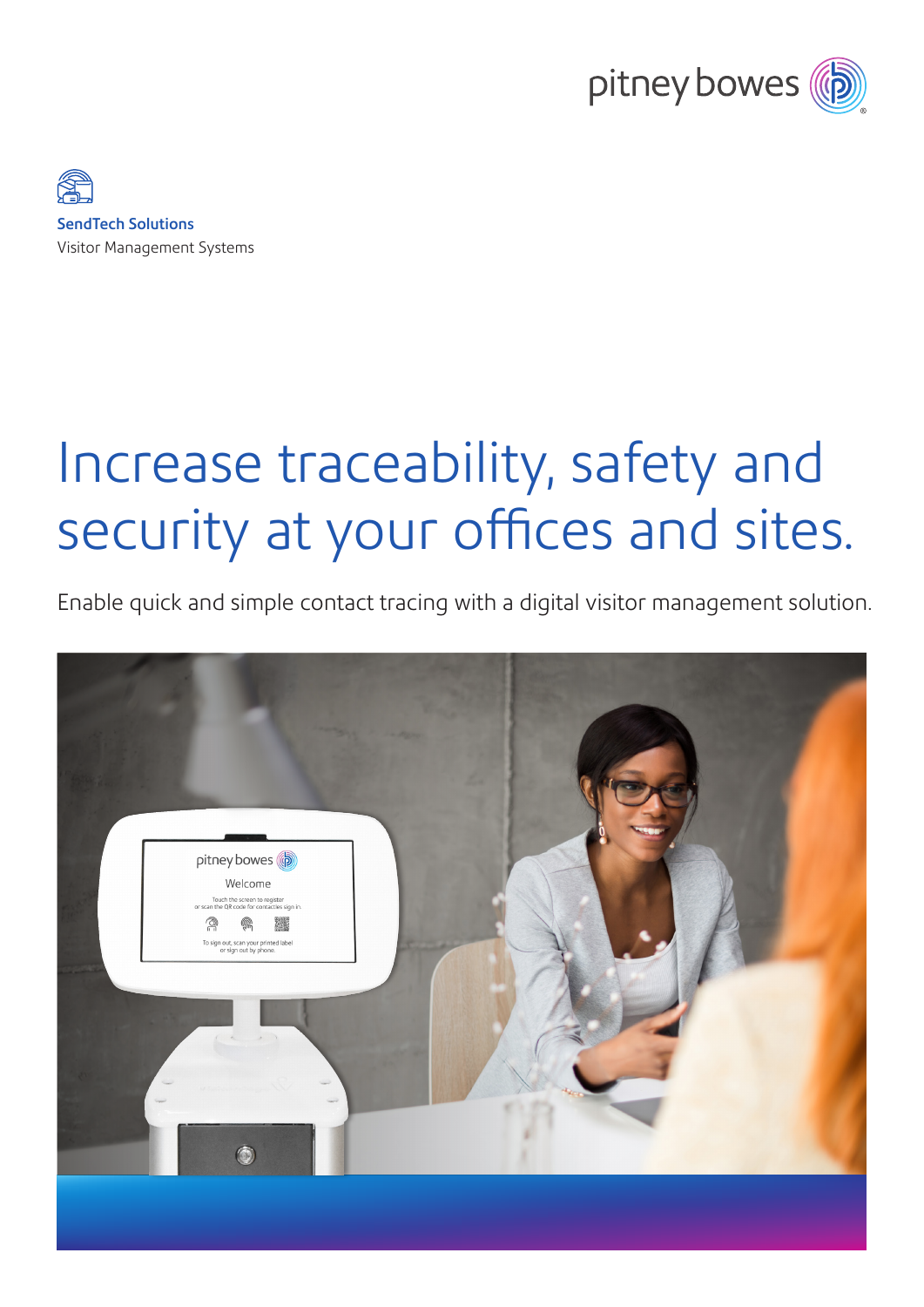

# Digital gatekeeper for contact tracing.

Workplace health and safety legislation and the need for effective contact tracing in the COVID-19 era means that organisations need to keep track of all people on their premises. While organisations previously used paper processes to sign visitors in and out, digital visitor management has now become standard practice. Collecting information accurately has become critical. Businesses in industries including healthcare, aged care, education, construction, manufacturing, public sector, hospitality, and any organisation with corporate offices all face an increased need to comply with visitor, contractor, and staff tracking and management.

Businesses also face compliance requirements around tracking contractors, with hefty fines for failing to keep adequate records and verify credentials.

While many organisations may believe their current, manual systems are working well enough, it only takes one incident to highlight the vulnerabilities of a manual system. Simply knowing visitors' names and the companies they work for isn't enough to fulfil your duty of care in an emergency. And, in the event you need to participate in contact tracing, incomplete or illegible visitor details could make it impossible to find everyone.

Having visibility into who is, or has been, on your premises and knowing whether they have presented with infection symptoms such as an elevated temperature, helps you keep your workers, contractors, and visitors safe.

*It only takes one incident to highlight the vulnerabilities of a manual system.*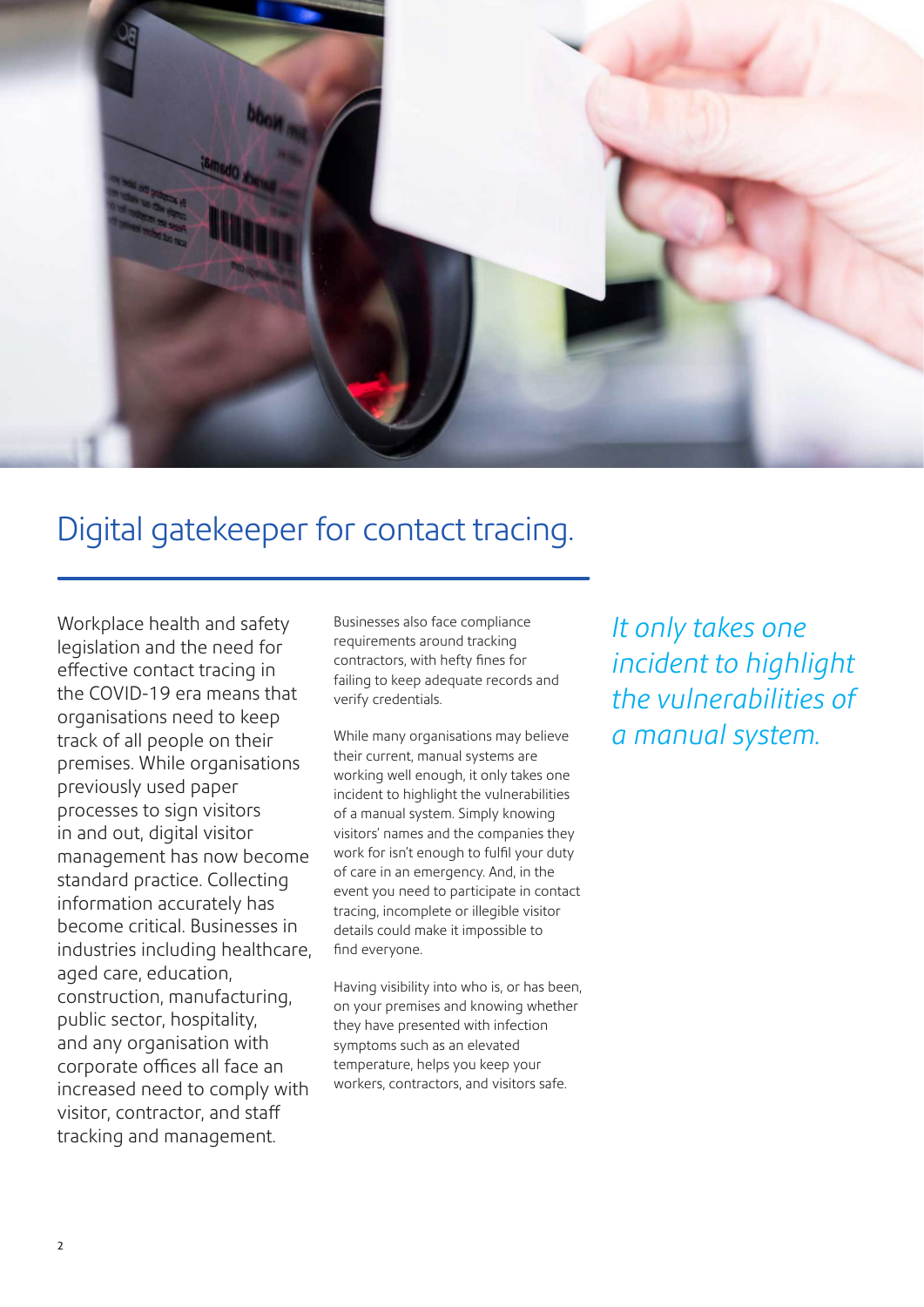#### An effective digital visitor and contractor management system can deliver benefits in four key areas:

### 1. Traceability and compliance

In the current pandemic environment, it's key for businesses to be able to track visitors and contractors who have been onsite. Digital visitor management solutions let you create customised questions to collect key health information. You can ask visitors to disclose any recent travel, contact with COVID-19 hotspots, and medical symptoms before letting them enter. This can help you comply with new government guidelines and regulations, particularly during these challenging and constantly changing times.

Digital solutions can also provide easy access to real-time or historical data to help with contact tracing if needed. Effective solutions can provide visibility of who's on a premise at any given time, as well as facilitate more streamlined communications. For example, when visitors arrive, the person they're there to see will receive an SMS or email notification, eliminating the time it takes for receptionists or other admin staff in tracking them down.

#### 2. Efficiency

A digital system lets the visitor use a simple and intuitive touchscreen to add their details and have their photo taken. The identification badge is then printed on the spot, making it a quick self-serve solution.

Some digital systems now offer contactless sign-in to avoid having to touch kiosk screens. Contactless sign in is an online pre-registration for barcode access to a facility so staff members don't need to physically check in visitors or contractors. This reduces the risk of COVID-19 spreading via kiosks and means staff members don't have to continually clean the kiosk screens.

A digital system can provide additional benefits for managing contractors. It can notify managers of contract expiry dates, for example, to ensure that access permissions are up to date and contractors don't get access to a facility they should no longer be visiting.

# 3. Safety and security

Checking into many businesses requires the visitor to complete a site induction for health and safety reasons. These usually inform the visitor or contractor of any emergency procedures or other rules to be aware of, such as restricted areas. Using a digital system, this induction can be completed quickly and efficiently.

A digital solution retains historical data regarding the frequency and times of visitor and contractor visits. This is exceptionally useful when it comes to contact tracing for the coronavirus as well as aiding in investigations if someone is suspected of wrongdoing.

Additionally, digital systems keep visitor and contractor information private. This prevents visitors from looking through the visitor book to see who else has visited the company, which is information that should be kept confidential.

## 4. Cost savings

The cost of having a digital system in a lobby is far lower than employing security and reception staff to manage visitors. In addition, a digital solution can create a central process that can be rolled out across one or multiple sites. And, it can be customised to individual office requirements.

#### Pitney Bowes LobbyTrac™ the perfect cloud-based digital solution.

For 100 years, Pitney Bowes has been innovating and delivering technologies that help customers simplify their business. One of the areas we specialise in is visitor management.

Our cloud-based digital visitor management solution, Pitney Bowes LobbyTrac, provides a secure and safe way to manage visitors, contractors and staff as needed.

Pitney Bowes LobbyTrac is easy-to-use; it automatically prints visitor badges with photographs, captures emergency contact details, and can generate real-time reports, enhancing existing security processes.

#### Key features:

- Captures visitors' details in full and ensures they're authorised to be on site.
- Can automatically inform you that a visitor has arrived.
- Provides visitors with safety or emergency information they may need while onsite.
- Keeps track of visitors and workers in the event of an emergency.
- Staff and repeat visitors can be issued a barcode to expedite sign-in and temperature capture.
- Can help track how many people are on site to assist with COVID-19 compliance around maximum numbers.
- Demonstrates duty of care and helps to establish and manage related security processes.
- There is also an option for contactless online pre-registration, which offers barcode access to your site rather than physical check-in.

If you're interested in finding out more about how Pitney Bowes LobbyTrac can help you keep staff, visitors and contractors safe, contact us today on **13 23 63** or visit our **website**.